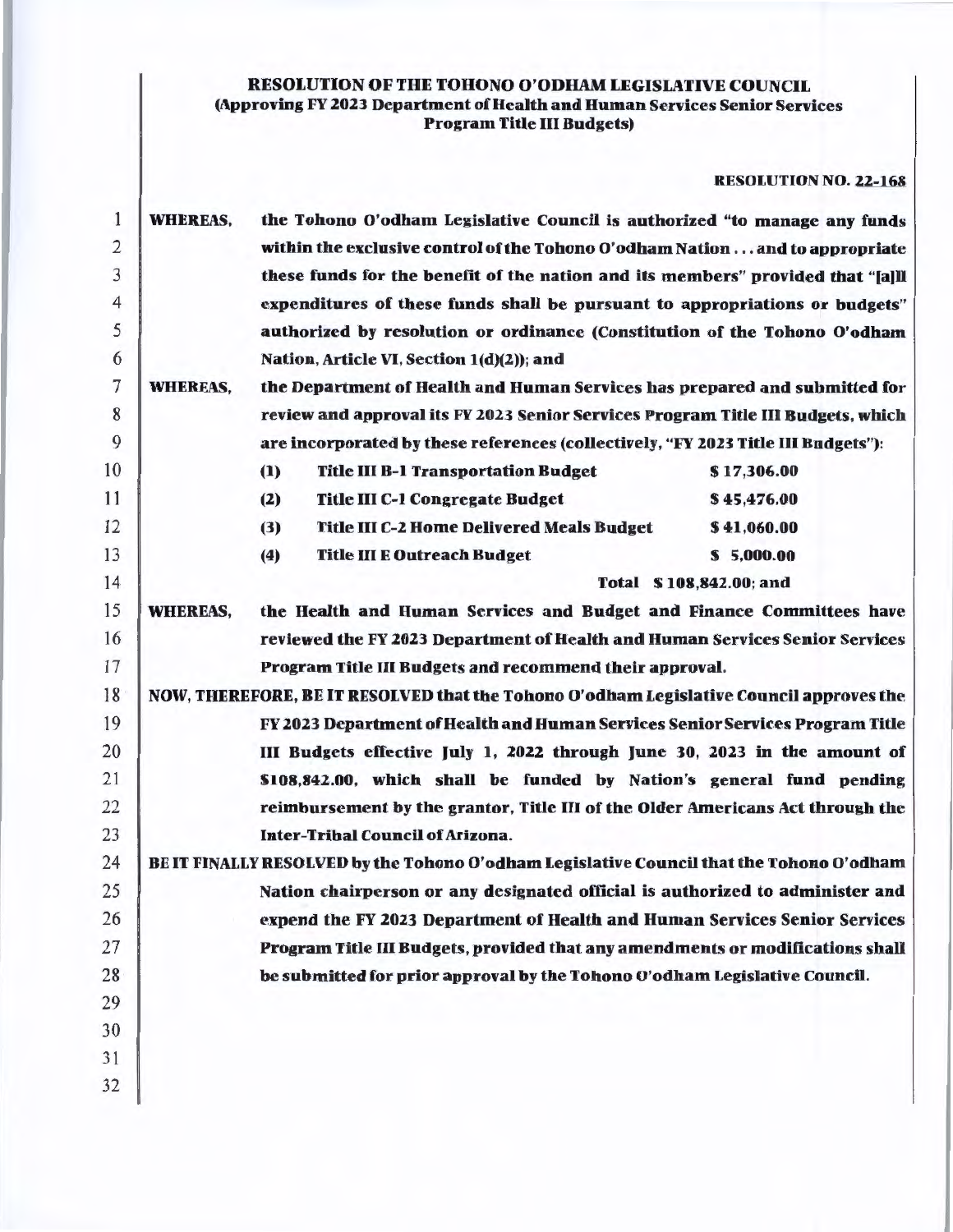#### RESOLUTION NO. 22-168

(Approving FY 2023 Department of Health and Human Services Senior Services Program Title DI **Budgets**) Page 2 of 3

The foregoing Resolution was passed by the Tohono O'odham Legislative Council on the  $10^{TH}$ day of MAY. 2022 at a meeting at which a quorum was present with a vote of  $3.218.0$  FOR;  $-0$ . AGAINST; -0- NOT VOTING; and [03] ABSENT, pursuant to the powers vested in the Council by, Article VI, Section l(d)12) and (3) of the Constitution of the Tohono O'odham Nation, adopted by the Tohono O'odham Nation on January 18, 1986; and approved by the Acting Deputy Assistant Secretary-Indian Affairs (Operations) on March 6, 1986, pursuant to Section 16 of the Act of June 18, 1934 (48 Stat.984).

TOHONO O'ODHAM LEGISLATIVE COUNCIL

mothy Joaquin, Legislative Chairman

day of .2022

**ATTES** 

Evonne Wilson, Legislative Secretary

 $=$  day of  $\frac{1}{2}$   $\frac{1}{4}$   $\frac{1}{4}$   $\frac{1}{4}$   $\frac{1}{4}$   $\frac{1}{4}$   $\frac{1}{4}$   $\frac{1}{4}$   $\frac{1}{4}$   $\frac{1}{4}$   $\frac{1}{4}$   $\frac{1}{4}$   $\frac{1}{4}$   $\frac{1}{4}$   $\frac{1}{4}$   $\frac{1}{4}$   $\frac{1}{4}$   $\frac{1}{4}$   $\frac{1}{4}$   $\frac{1}{4}$   $\frac{1}{4}$ 

Said Resolution was submitted for approval to the office of the Chairman of the Tohono Said Resolution was submitted for approval to the office of the Chairman of the Tohono<br>O'odham Nation on the  $\frac{1}{2}$  day of  $\frac{1}{2}$  and  $\frac{1}{2}$ , 2022 at  $\frac{3.4}{2.4}$  o'clock,  $\frac{1}{2}$  .m., pursuant to the provisio effective upon his approval or upon his failure to either approve or disapprove it within 48 hours of submittal.

**HONO O'ODHAM LEGISLATIVE COUNCIL** 

mothy Joagnin, Legislative Chairman

**I** APPROVED

on the day of  $\sqrt{10}$ at  $\frac{S \cdot \text{loglock}}{S \cdot \text{loglock}}$ NED NORRIS, IR., CHAIRMAN , 2022 TOHONO O'ODHAM NATION

( ) DISAPPROVED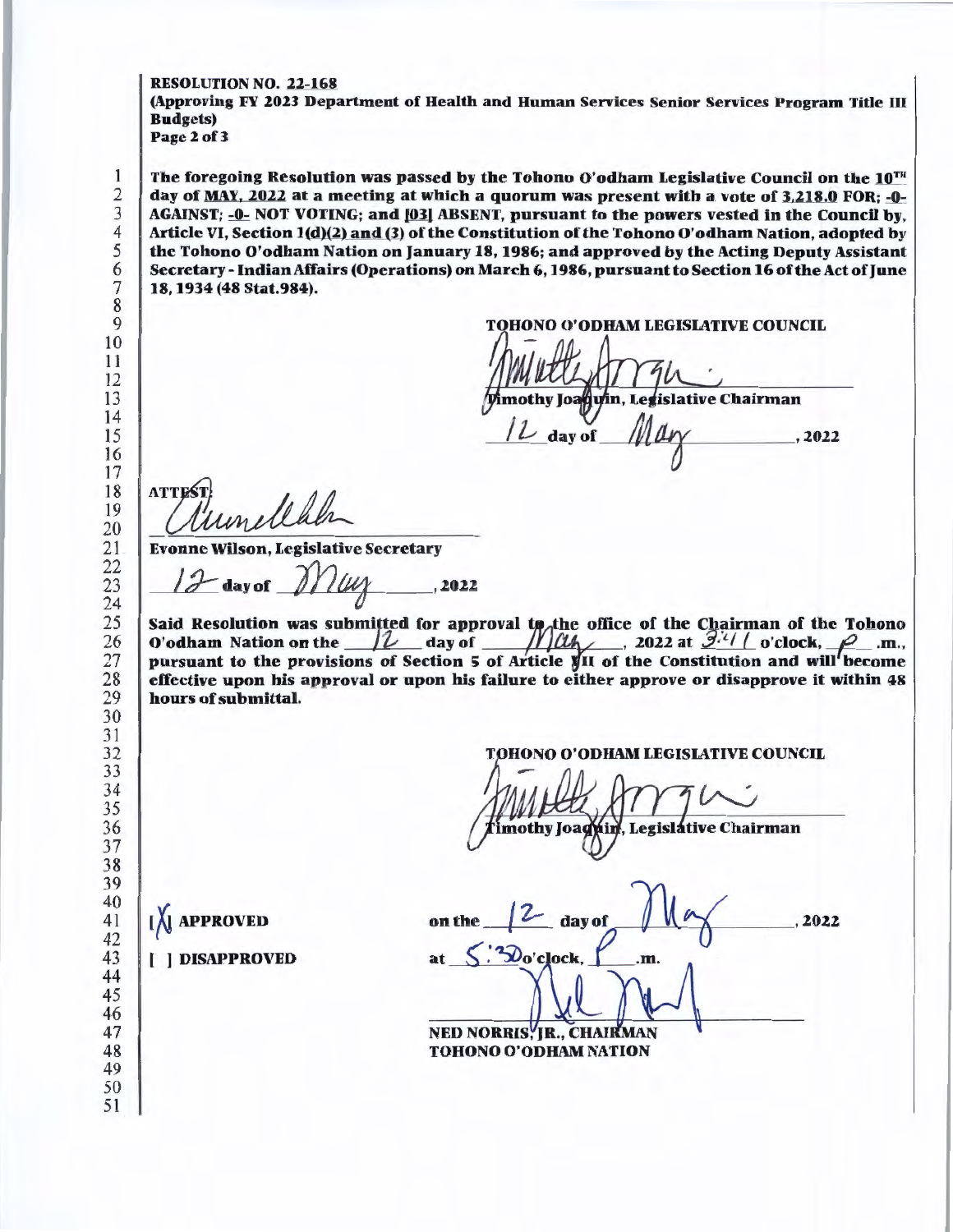### RESOLUTION NO. 22-168 (Approving FY 2023 Department of Health and Human Services Senior Services Program Title III Budgets) Page3of3

 

<sup>1</sup><br>
<sup>2</sup><br>
<sup>3</sup><br>
<sup>4</sup><br>
<del>6</del><br> *Clumitheli*<br> *P*<br> *Limitheli*<br> *P*<br> *I*<br> *B*<br> *a*<br> *i*<br> *s*<br> *Clumitheli* 

Evonne Wilson, Legislative Secretary